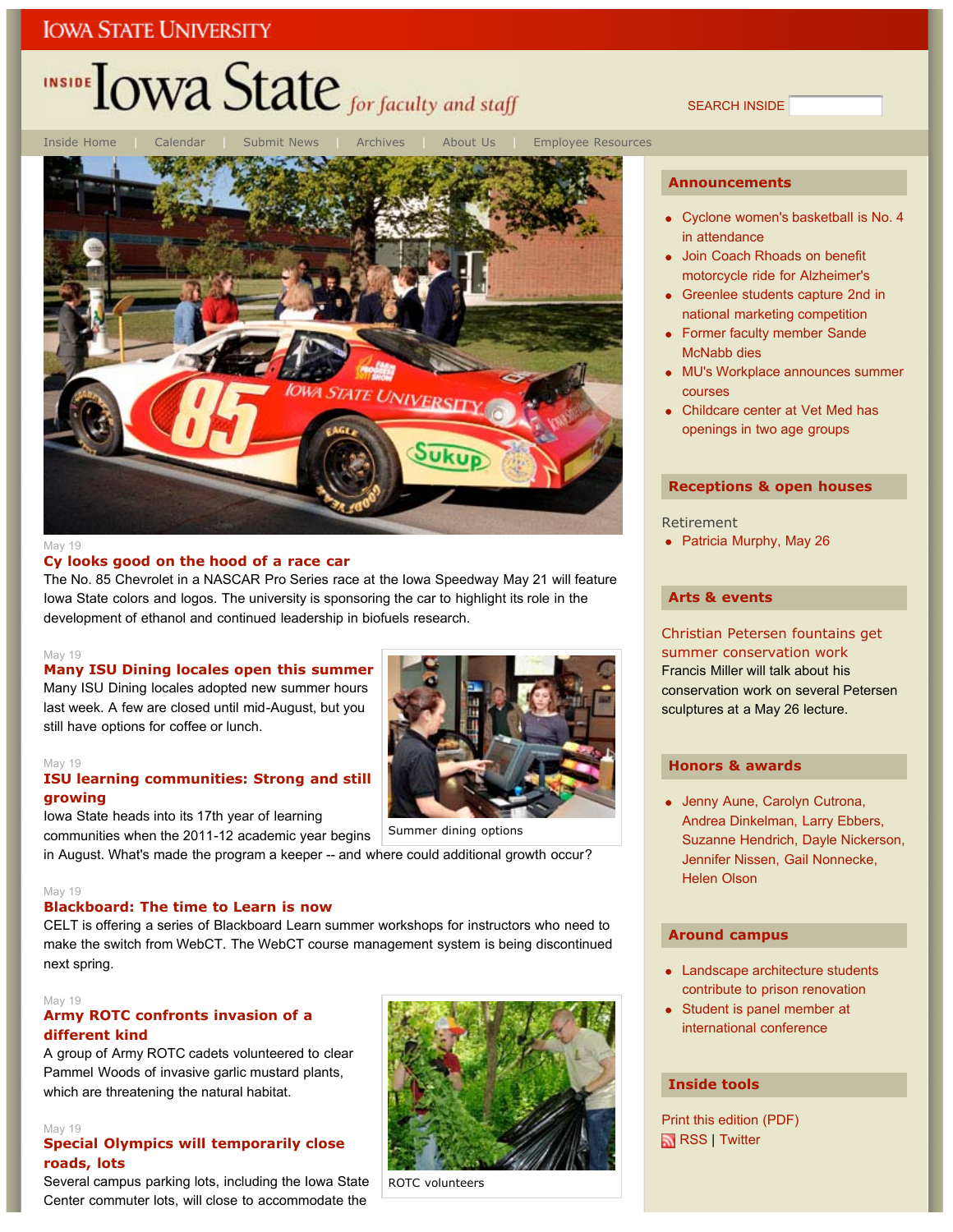Special Olympics summer games May 26-28 in Ames. Beach Road and South Fourth Street also will be impacted.

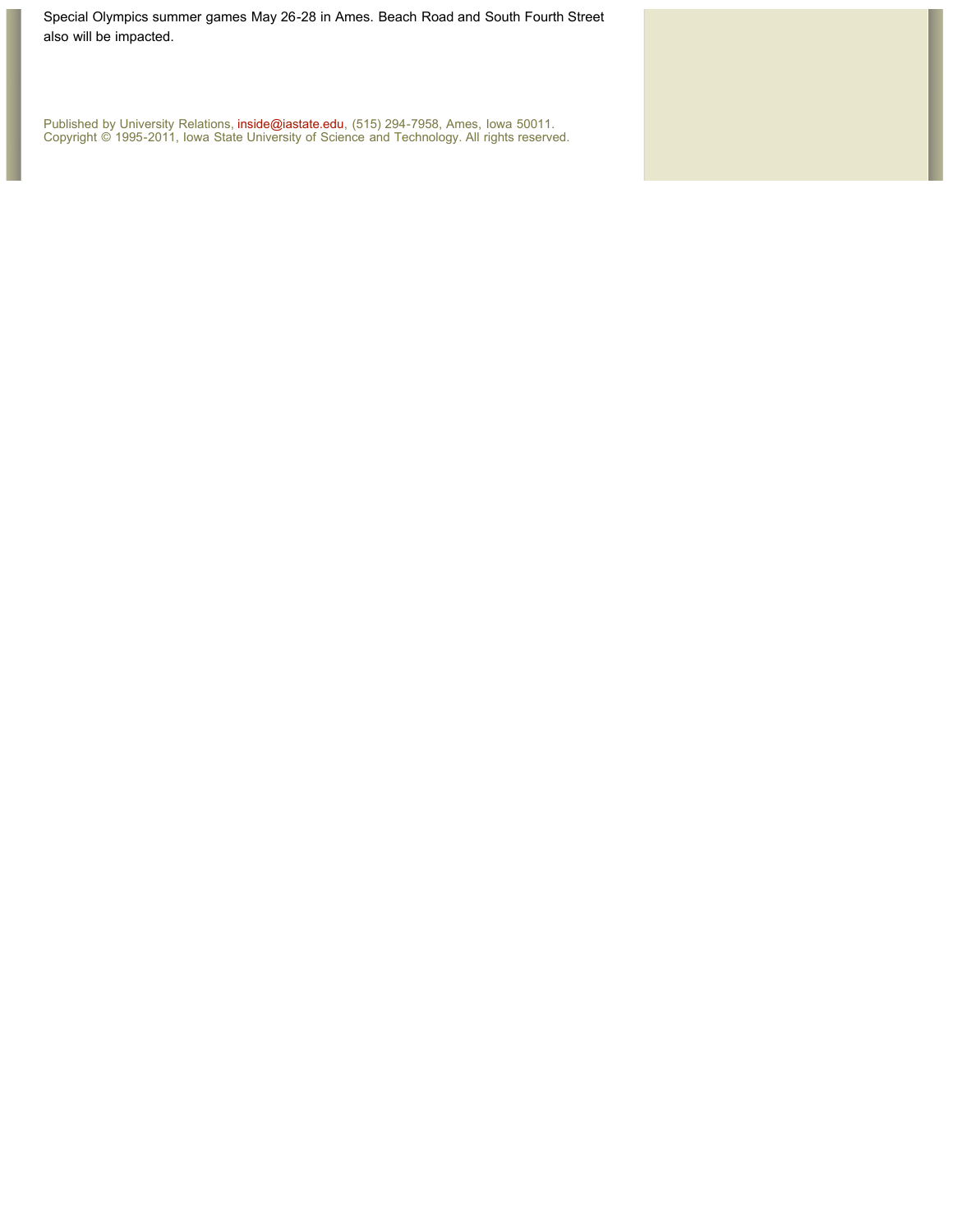# INSIDE **IOWA State** for faculty and staff

SEARCH INSIDE

May 19, 2011





## **Fast Cy**

As a way to highlight Iowa State's role in the development of ethanol and continued leadership in biofuels research, the university will sponsor a NASCAR race car at the Iowa Speedway in Newton Saturday. The No. 85 Chevrolet in NASCAR's K&N Pro Series East/West Challenge May 21 (7 p.m.) will race with Iowa State colors and logos. The car was on campus Wednesday morning at the start of a caravan to Newton, via the State Capitol, to promote biorenewable fuels in vehicles. NASCAR started fueling some of its stock cars this year with a blend of 15 percent ethanol. *Photo by Bob Elbert*.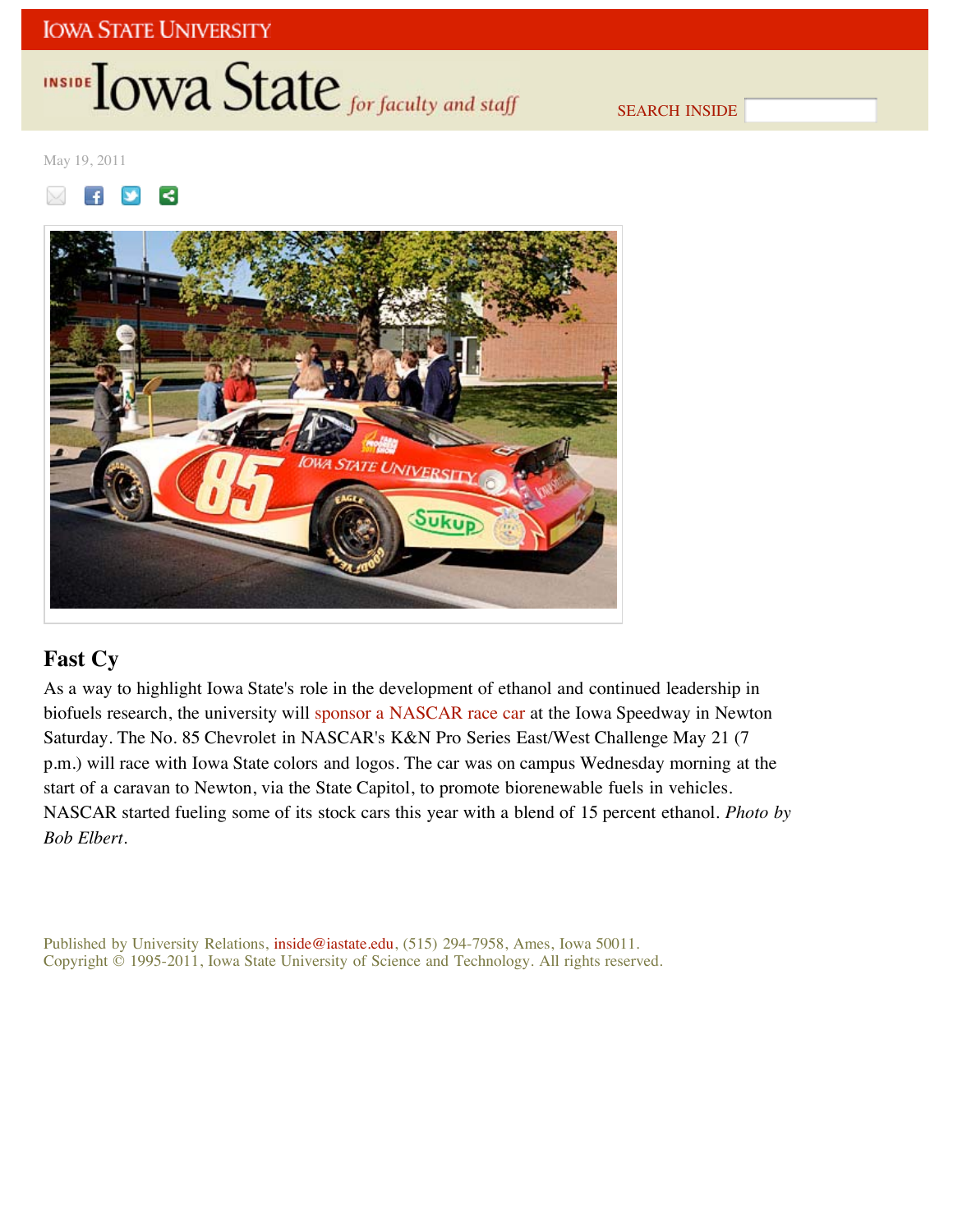# INSIDE **IOWA State** for faculty and staff

SEARCH INSIDE

May 19, 2011





## **Need a new summer routine?**

Student Liz Madrigal (right) orders a morning coffee at the Courtyard Café in Lagomarcino Hall Tuesday morning. Most ISU Dining locales switched to summer hours last week. The Conversations dining center in Oak/Elm halls and three cafés -- in Design, Gerdin and Frederiksen Court -- are closed for the summer. Schedules at the West Side Market (Union Drive Community Center), and Seasons dining center and East Side Market (Maple Willow Larch commons) will vary, depending on campus conferences and special events. ISU Dining posts all dining/café hours online. *Photo by Bob Elbert*.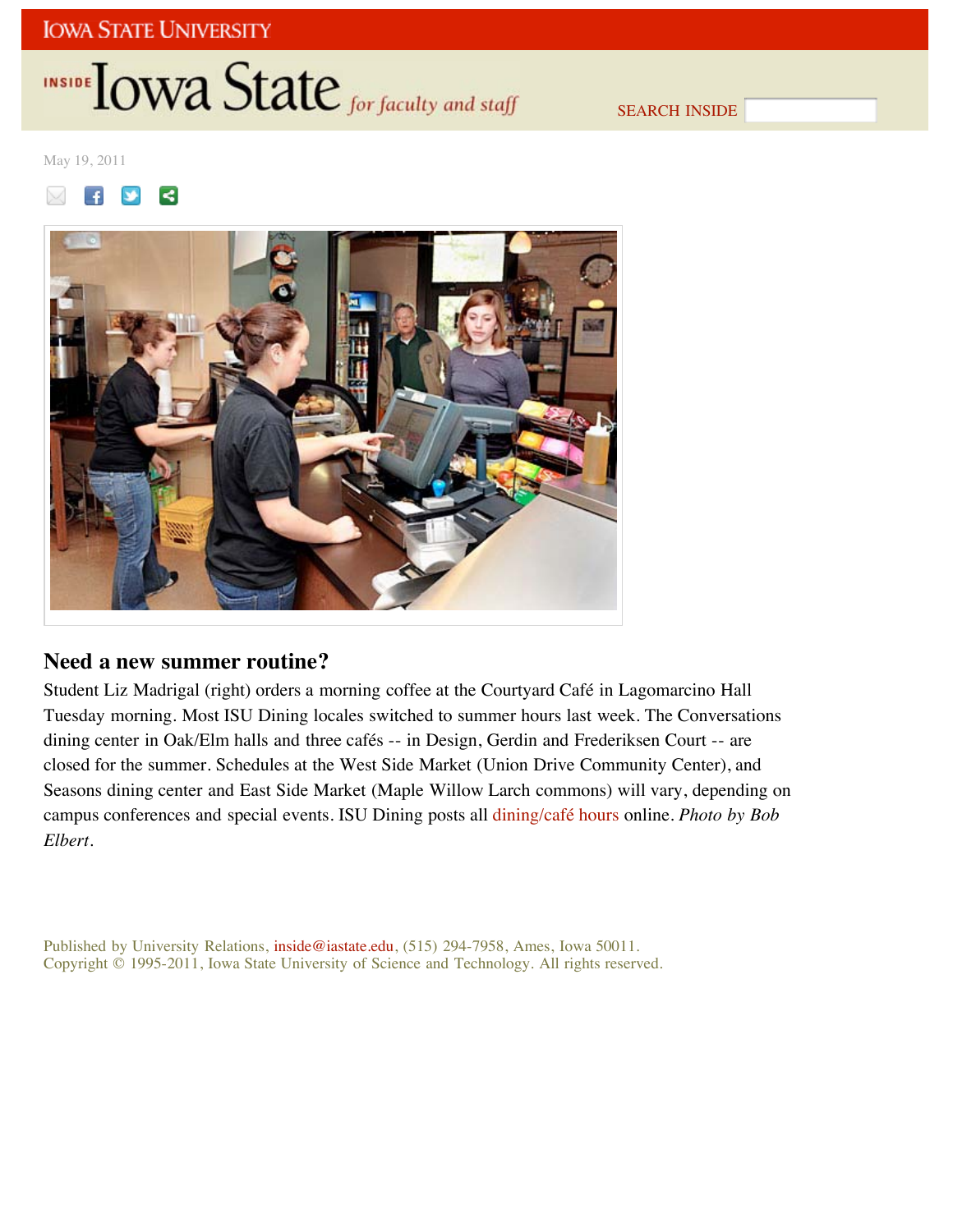# **INSIDE TOWA State** for faculty and staff

May 19, 2011

## **ISU learning communities: A 71 percent capture rate and growing**

by Anne Krapfl

Students don't pay any additional fees to belong to one, but history shows a learning community goes a long way in their academic success at Iowa State. In a recent 15-year recap, the average one-year retention rate for Iowa State freshmen in learning communities is 8 percentage points higher (89 percent vs. 81 percent) than those not in a learning community. The average six-year graduation rate is 12 percentage points higher (74 percent vs. 62 percent).

That kind of news is spreading. Last fall, nearly three out of every four freshmen (71 percent) participated in one of Iowa State's 84 learning communities. The rates vary among Iowa State's undergraduate colleges, from 98 percent in Design, to about 44 percent in Liberal Arts and Sciences. (Recall that undeclared students enroll in that college; those without a major are less likely to identify a learning community.) In between were Business (54 percent), Human Sciences (74 percent), and Engineering and Agriculture and Life Sciences (about 86 percent each).

Students don't use words like "retention" or "engagement" when they talk about the perks of belonging to a learning community. For them, it's much more day-to-day, and in an end-of-year survey, they offered "sense of comfort," "making connections," "opportunity to meet many people," "learn and have fun with people in my major," and "share information and experiences" as key benefits.

Most students come to college with two big questions: Can I handle the academics? Will I make friends? Thirteen-year co-director of learning communities Doug Gruenewald said, "Learning

Most students come to college with two big questions: Can I handle the academics? Will I make friends? "Learning communities create this intentional environment for students to be successful at both of those."

SEARCH INSIDE

-- Doug Gruenewald, Learning Communities co-director

communities create this intentional environment for students to be successful at both of those."

## **Communities that persevere**

Some of Iowa State's current learning communities -- such as BEST (Biology Education Success Teams), BLT (Business Learning Teams), WiSE (Women in Science and Engineering) or First-Year Honors -- date all the way back to fall 1995, the beginning of the tradition at this university. Others from that era dissolved, typically just not reassigned when the coordinator left Iowa State. Some don't hold student interest over time.

"We like to encourage [staff and faculty] to experiment and be creative," Gruenewald said. "That means some will disappear and new ones will emerge."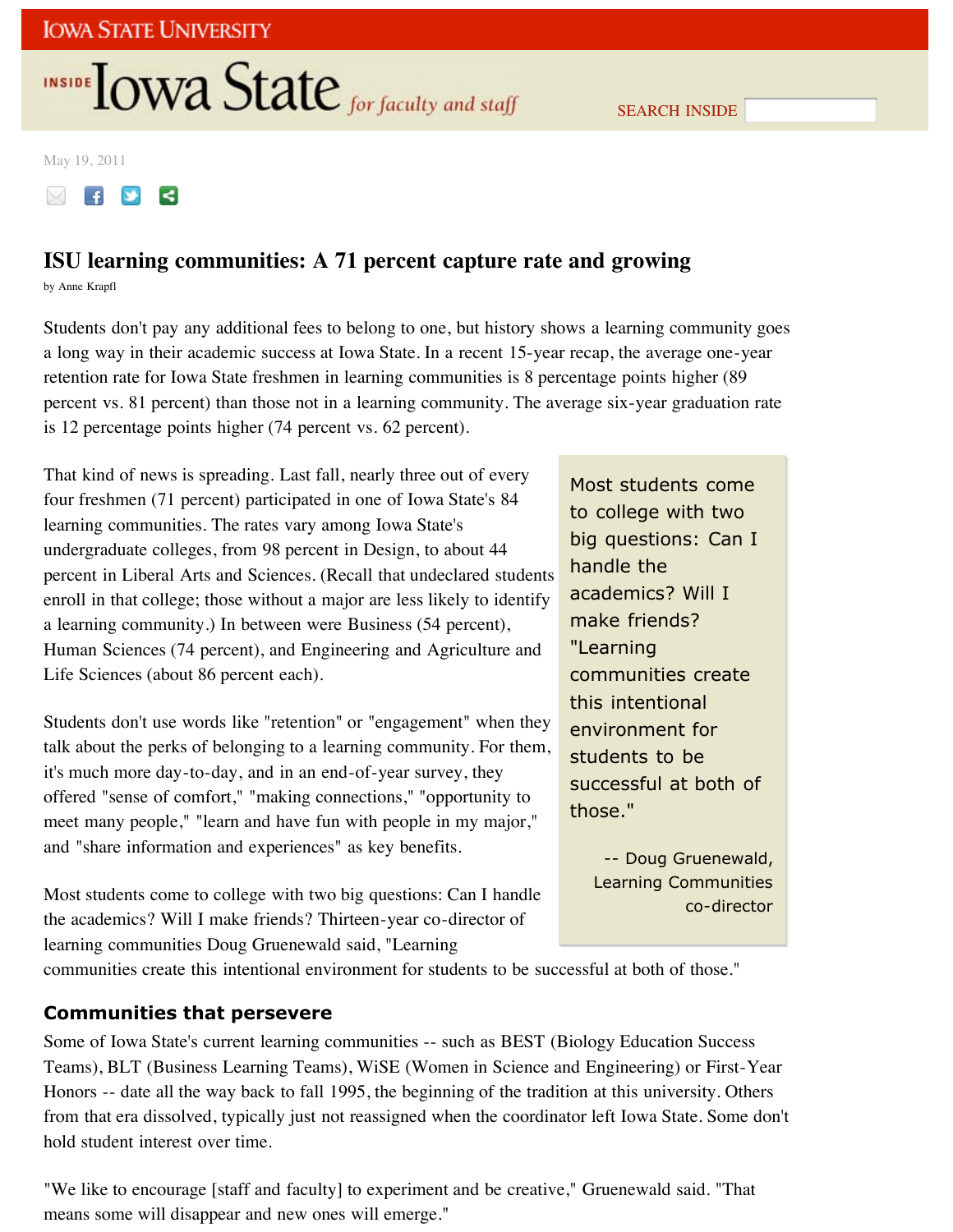He said he expects Iowa State to field 85 or 86 learning communities this fall, the 17th fall of the program. Students in the 20 or so in which members live on the same residence hall floor sign up for a learning community at the time they commit to on-campus housing. Most sign up during June orientation when they meet with their academic advisers, although some learning communities add members through the first week of fall classes.

Staff have been preparing for them much longer. Annually, during a February-March time window, learning community coordinators apply for funding from a central pool. Awards typically range from \$2,000 to \$20,000. Gruenewald estimates that 60-65 percent of funds pay the salaries of peer mentors -- sophomores or juniors who are the workhorses of learning communities. They coordinate the frequent study groups and out-of-class field trips, whether co-curricular or social, and some help teach class sections.

"Every learning community has mentors," Gruenewald said. "They're an incredible resource for our students. But learning communities also provide valuable leadership training for the mentors."

## **Self assessment: strengths**

*U.S. News and World Report*'s 2011 "College Compass" includes Iowa State in the top 24 learning community programs among all U.S. colleges and universities. Gruenewald's co-director Steve Mickelson told those attending last week's annual Learning Communities Institute "we think we're in the top five."

Gruenewald quickly ticked off what he sees as strengths of Iowa State's program:

- Lots of assessment, from the beginning. "We try to share and publish a lot of that."
- Strong peer mentor component. There will be more than 300 peer mentors involved this fall; in most cases they're alumni of the learning community they serve.
- A "true" academic affairs-student affairs partnership -- in funding, administration and policymaking. "Everyone is working together on a seamless experience for students."
- Dedication of learning community coordinators.
- Involvement and cooperation from the beginning in the registrar's office (necessary to place learning community members in the same class sections). "The attitude here has been, 'We can make this work' -- and that's not so at other schools."
- The focus remains on learning (not social experiences or creating a club-like environment)
- Longevity of leadership. Gruenewald and professor of human development and family studies Corly Brooke and Gruenewald co-directed the program for 10 years. Longtime learning communities champion Mickelson succeeded Brooke. Vice president for student affairs Tom Hill and presidents Martin Jischke and Gregory Geoffroy have promoted learning communities as well.

## **Looking ahead**

For all its steady and sustained growth, learning communities at Iowa State still have room for expansion, Gruenewald said. He identified three goals: Capture more transfer students, identify more interdisciplinary themes and involve more faculty members.

Transfer students are as at risk as first-year students when they arrive on campus, he said, but only 23 percent participate in a learning community. Last fall, seven learning communities were designated just for transfer students and another 20 included transfer students among their members.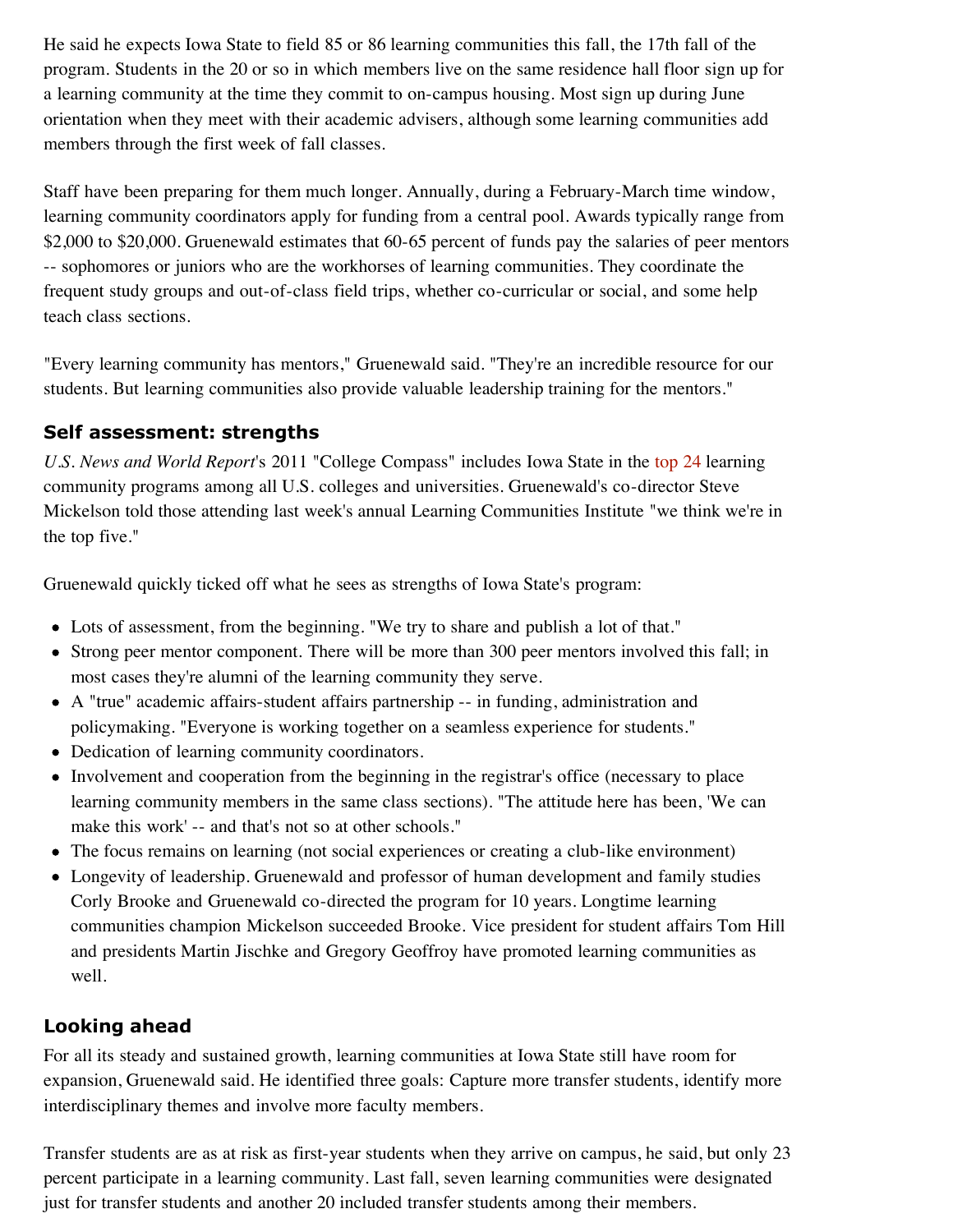"We'll continue to look at that group and find ways to better meet their needs," Gruenewald said.

Sustainability is one interdisciplinary or themed idea for a learning community being investigated, he said. The seven-year-old entrepreneurship learning community is an earlier example.

"Themes give us the potential to do almost anything. We need to ask ourselves what students are interested in and find appropriate leaders for that," Gruenewald said.

A challenge to the learning communities program that isn't likely to go away is making involvement rewarding for faculty members.

"In the faculty rewards structure, there's a perception that this isn't something they should focus on," he said. Two strategies could help.

"We have had some faculty tell us, 'No one ever asked me.' So we know that once they've been exposed to the idea and have some understanding, they are more likely to get involved."

Gruenewald said he also has learned what to ask faculty for. A special discussion over the lunch hour with students about his or her area of expertise will be received better than, say, an invitation to play volleyball in the evening.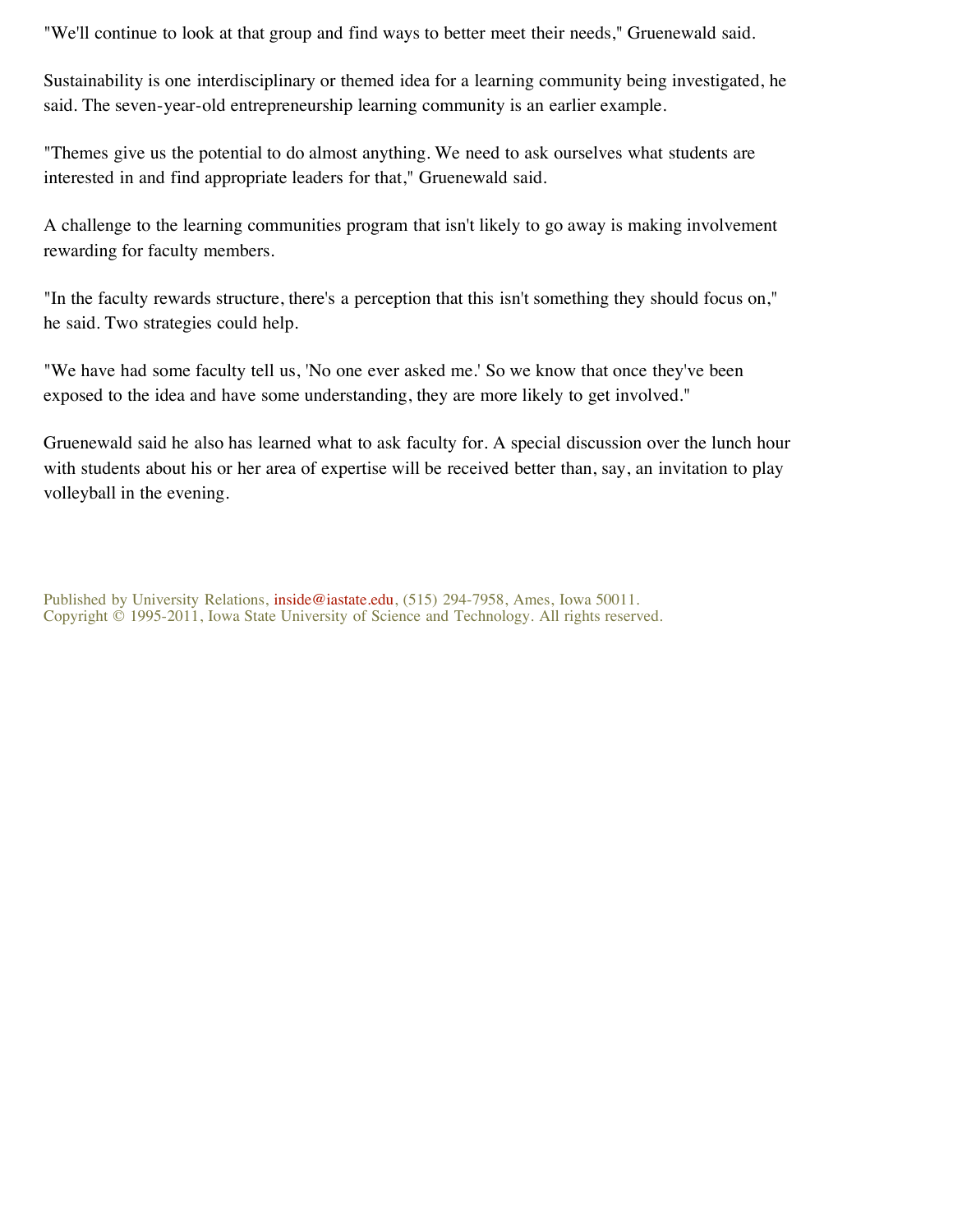# **INSIDE TOWA State** for faculty and staff

SEARCH INSIDE

May 19, 2011



## **Blackboard: The time to Learn is now**

by Erin Rosacker

Instructors are running out of time to make the switch from WebCT to Blackboard Learn. Iowa State will completely transition to Blackboard's new course management system at the end of next spring semester.

The WebCT system (Blackboard Vista) is being discontinued by the Blackboard company. ISU has been piloting the Blackboard Learn system on campus since last fall. CELT (Center for Excellence in Learning and Teaching) is offering several Blackboard Learn summer workshops, including an introductory overview and several hands-on sessions for beginners.

"Many instructors and course designers may be able to take advantage of extra time or lighter course loads in the summer months to transition their WebCT content to the Blackboard Learn system,"

## **Learn more**

More Blackboard Learn (BbL) information, including tips, announcements and resources, is available on CELT's eLearning website. Or contact CELT's support team by phone (4-5357) or email.

said CELT director Steve Mickelson. "We've designed a series of short workshops to help make that transition as smooth as possible, especially for first-time users."

The workshops are being offered multiple times over the next four months. They are designed for beginners and can be taken independent of others in the series. The topics include:

- Introduction to Blackboard Learn (one hour)
- Organizing Course Content (one hour)
- Developing Learning Activities (1.5 hours)
- Grading Student Work (1.5 hours)
- $\bullet$ Communicating with Students (1.5 hours)

Attendees can bring their own course content to use during the workshops, or use the generic content provided. The workshops are free of charge, just register in advance.

In addition to the workshops, CELT offers online Blackboard Learn tutorials and one-on-one appointments. A Blackboard users group meets monthly to discuss teaching and learning topics, and is open to all instructors and course designers.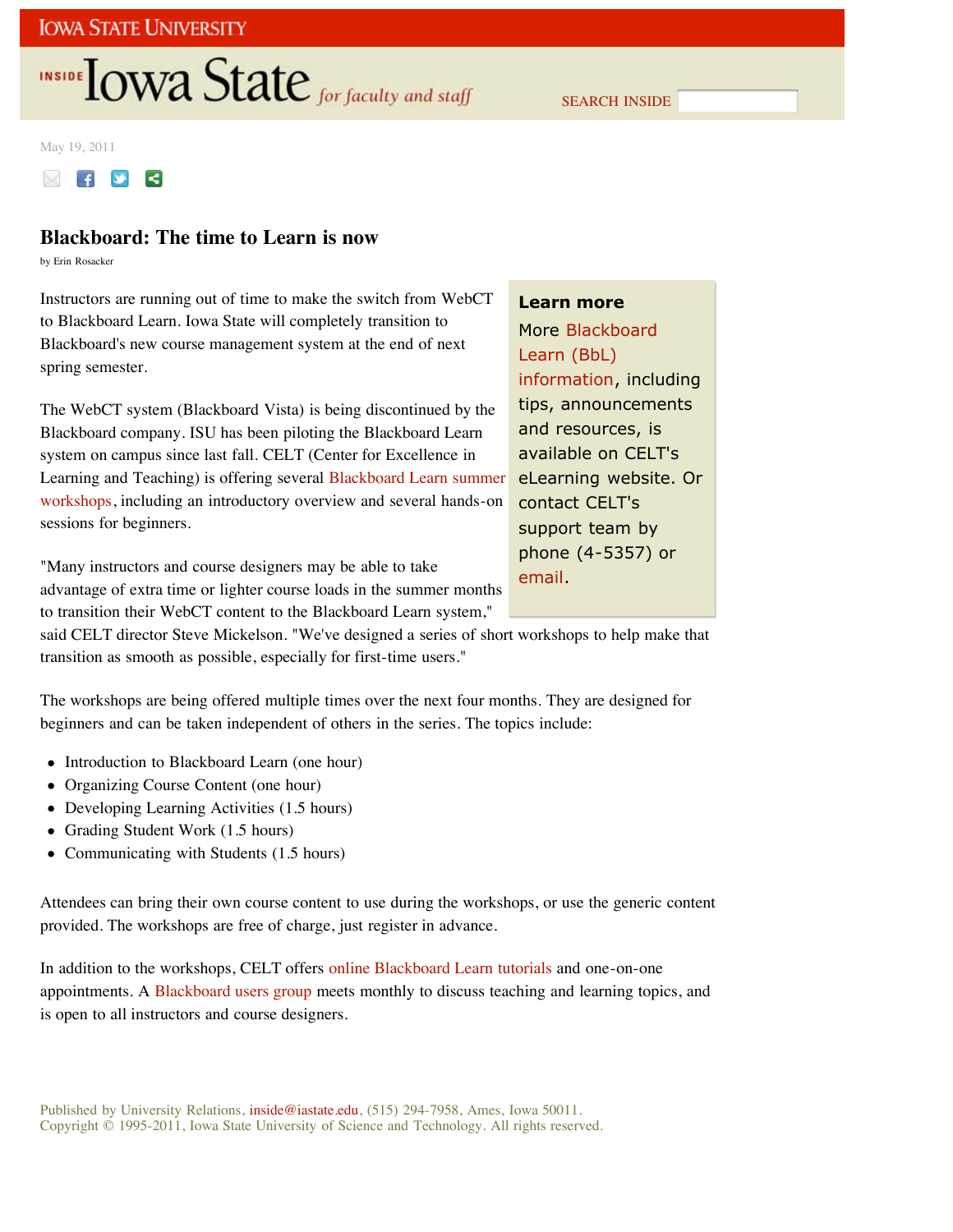# INSIDE **IOWA State** for faculty and staff

SEARCH INSIDE

May 19, 2011

 $\mathbf{f}$  $\prec$ 



## **Army ROTC confronts invasion of a different kind**

by Erin Rosacker

A group of ISU Army ROTC cadets spent their lunch hour weeding a portion of Pammel Woods, west of the ISU cemetery. About 25 cadets volunteered to help clear the area of invasive garlic mustard plants on Wednesday.

Garlic mustard is classified as a noxious weed in some states, and thrives in woodland areas. It can grow up to four feet tall, crowding out native plants and quickly proliferating. One of the removal methods is to hand-pull and bag the plants. Composting or discarding the plants allows the seeds to reproduce.

Rhonda Martin, landscape architect in facilities planning and

## **About garlic mustard**

An educational video produced by the Iowa Department of Natural Resources shows the history and harmful effects of garlic mustard.

management, said the woods are used as a teaching lab for many classes and the spread of garlic mustard would destroy the habitat. The Army ROTC program uses the woods for training maneuvers and tactics, and volunteered to help FP&M with manual labor projects to keep the area usable.

"We get a lot of use out of Pammel Woods and we want to give something back," said Adam Hon, a senior in interdisciplinary studies and the cadet operations officer. He said the group also has cleared trash from the woods and plans to partner with FP&M on future rehabilitation projects. *Photo by Bob Elbert*.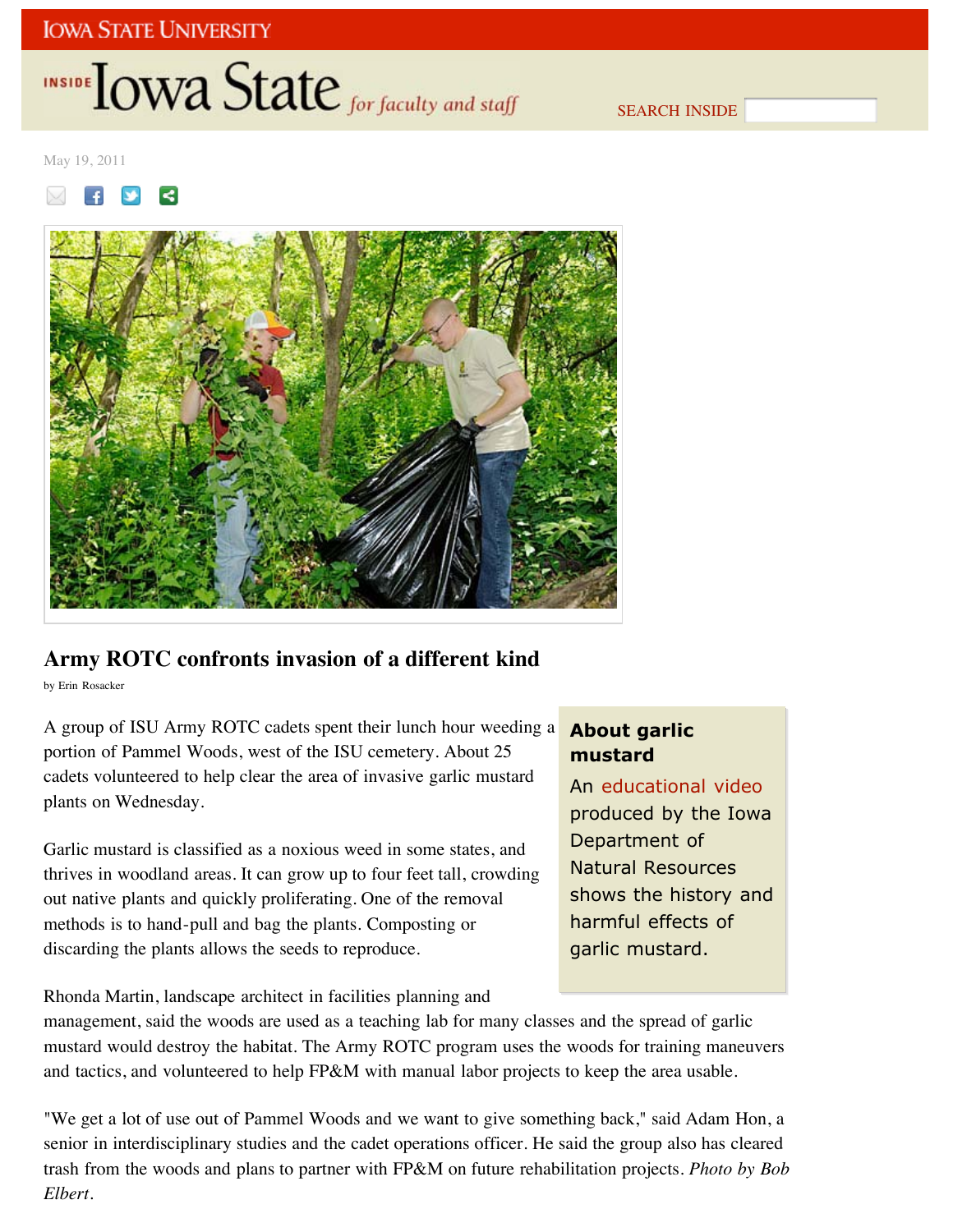# **INSIDE TOWA State** for faculty and staff

SEARCH INSIDE

### May 19, 2011



## **Road closures and parking changes for Special Olympics**

The Iowa Special Olympics Summer Games are May 26-28, with most of the competition sites on the Iowa State campus. Nearly 3,000 athletes will compete in the games, accompanied by more than 1,200 coaches and chaperones. About 2,000 volunteers work the three-day event.

For more information, contact parking and transportation supervisor Aaron Steffen in the department of public safety, 4-3169.

Several parking lots -- including the commuter lots at the Iowa State Center -- will close Thursday and Friday to accommodate the games. Road closures, including current construction projects, also will factor into the commute. Road crews have closed the University

Boulevard exit off U.S. Highway 30 (west bound) and a portion of Union Drive on the south side of Beyer Hall, where the swimming events will be held.

## **Temporary road closures**

- Beach Road: Closed to through traffic from Lincoln Way to Wallace Road on Thursday, May 26, and Friday, May 27 (7 a.m.-10 p.m. each day)
- South Fourth Street: Closed from Beach Avenue to just west of the entrance to the stadium parking lots on Thursday, May 26 (8 a.m.-5 p.m.), for bike race events

## **Parking lot changes**

- Iowa State Center lots: Commuter parking and CyRide routes will be moved to the stadium lots (S3-S8) on Thursday and Friday. All Iowa State Center lots will be closed Thursday, May 26, and the commuter lots (A3, A4, B4, B5, B6) will be closed Friday (midnight-5 p.m. each day)
- Lot 3 (north side of Beyer Hall): Saved for Lot 3 24-hour Reserve permits, Special Olympics permits and handicap permits Friday, May 27 (all day)
- Lot 50A (west side of Forker Building): Saved for Special Olympics permits or handicap permits Thursday, May 26, and Friday, May 27 (all day)
- Lots 57 and 100 (west and south sides of Lied Center): Saved for vehicles with Special Olympics permits Thursday, May 26, and Friday, May 27 (all day)
- All parking in the Richardson Court residence area: Saved for Special Olympics permits and handicap permits Thursday, May 26, and Friday, May 27 (all day)